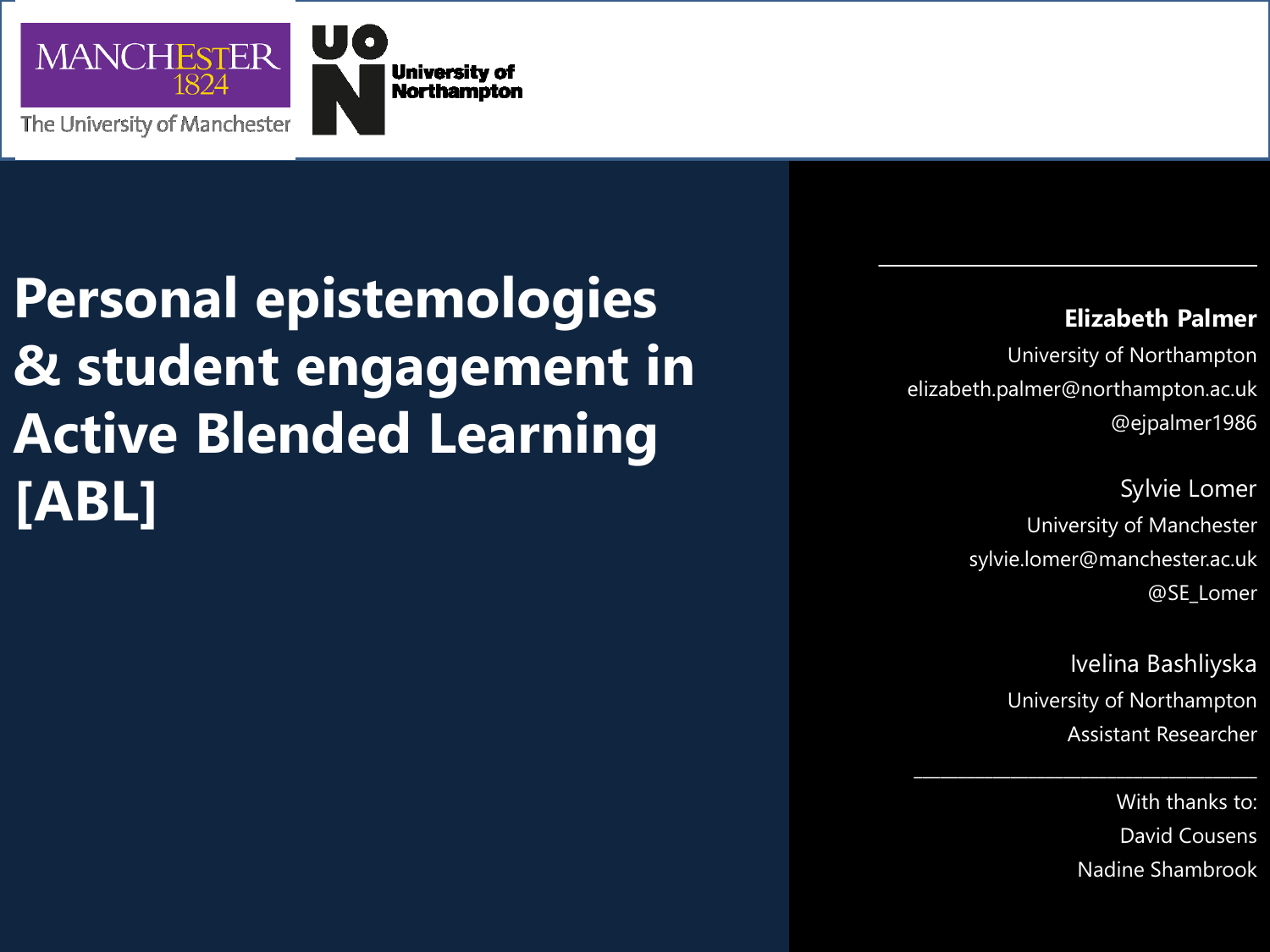#### **Active Blended Learning [ABL]**

#### **Active learning:**

- **Experiential**
- **Practical/ hands-on,**
- **'Real world' orientated**
- **Collaborative**
- **Reflexive**

#### **Blended learning:**

• **Technology-enhanced** • **Face-to-face [F2F] & online combined** • **Digital literacy**

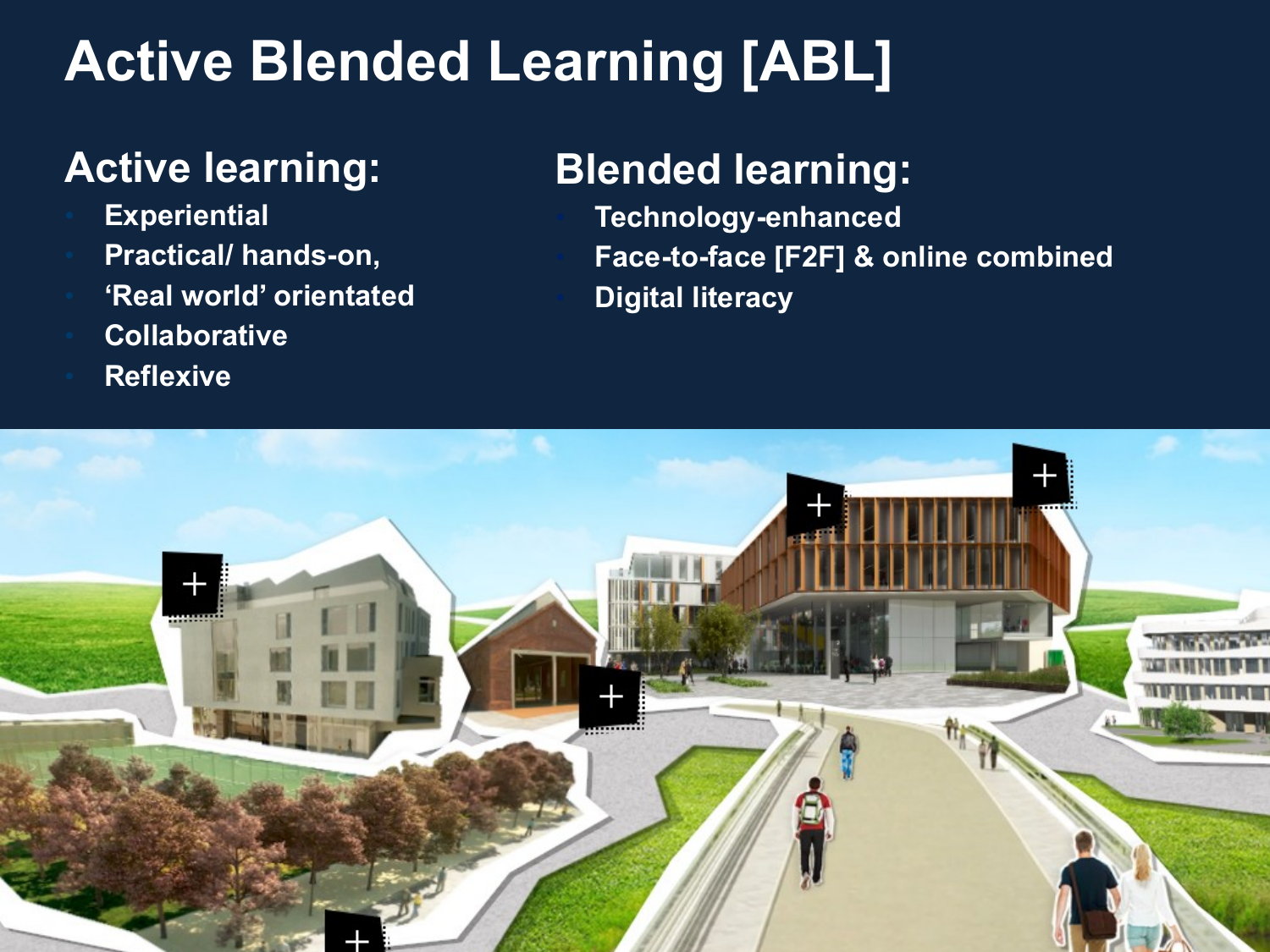## Data Collection

Student engagement with ABL

| Pilot (yr.15/16)      | Main study (yr. 16/17)        |                                                                                                                               |                                    |
|-----------------------|-------------------------------|-------------------------------------------------------------------------------------------------------------------------------|------------------------------------|
| 24<br><b>Students</b> | $\angle$ U<br><b>Students</b> | <b>Education and Humanities</b><br><b>Health and Society</b><br><b>Art, Science and Technology</b><br><b>Business and Law</b> | 13.93%<br>58.20%<br>18.9%<br>8.95% |
| Focus groups          | $\angle$<br>Focus groups      | <b>Foundation</b><br>Level 4<br>Level 5<br>Level 6                                                                            | 2.48%<br>39.8%<br>45.27%<br>9.45%  |
| <b>Schools</b>        | <b>Faculties</b>              | Level 7                                                                                                                       | 2.98%                              |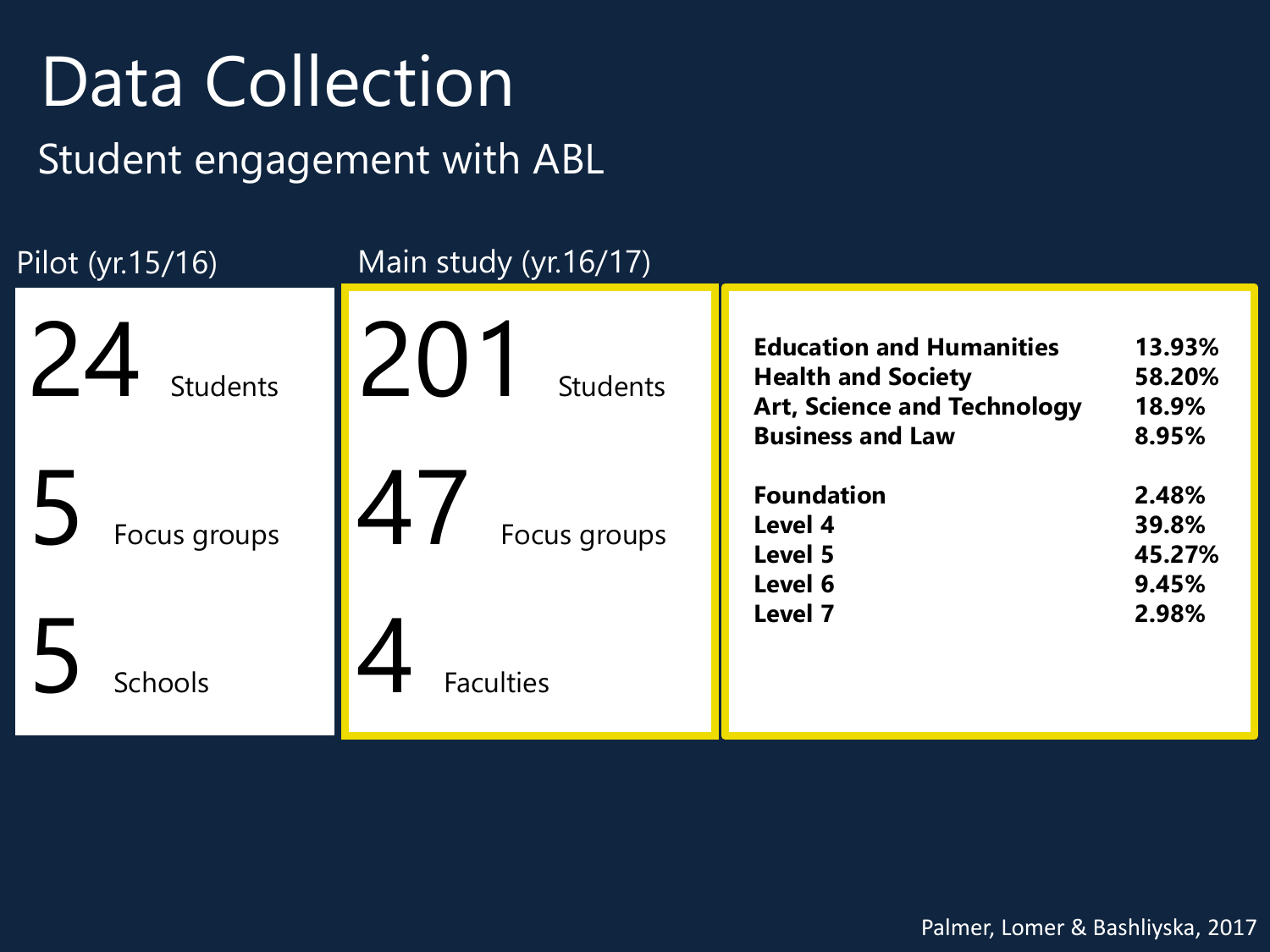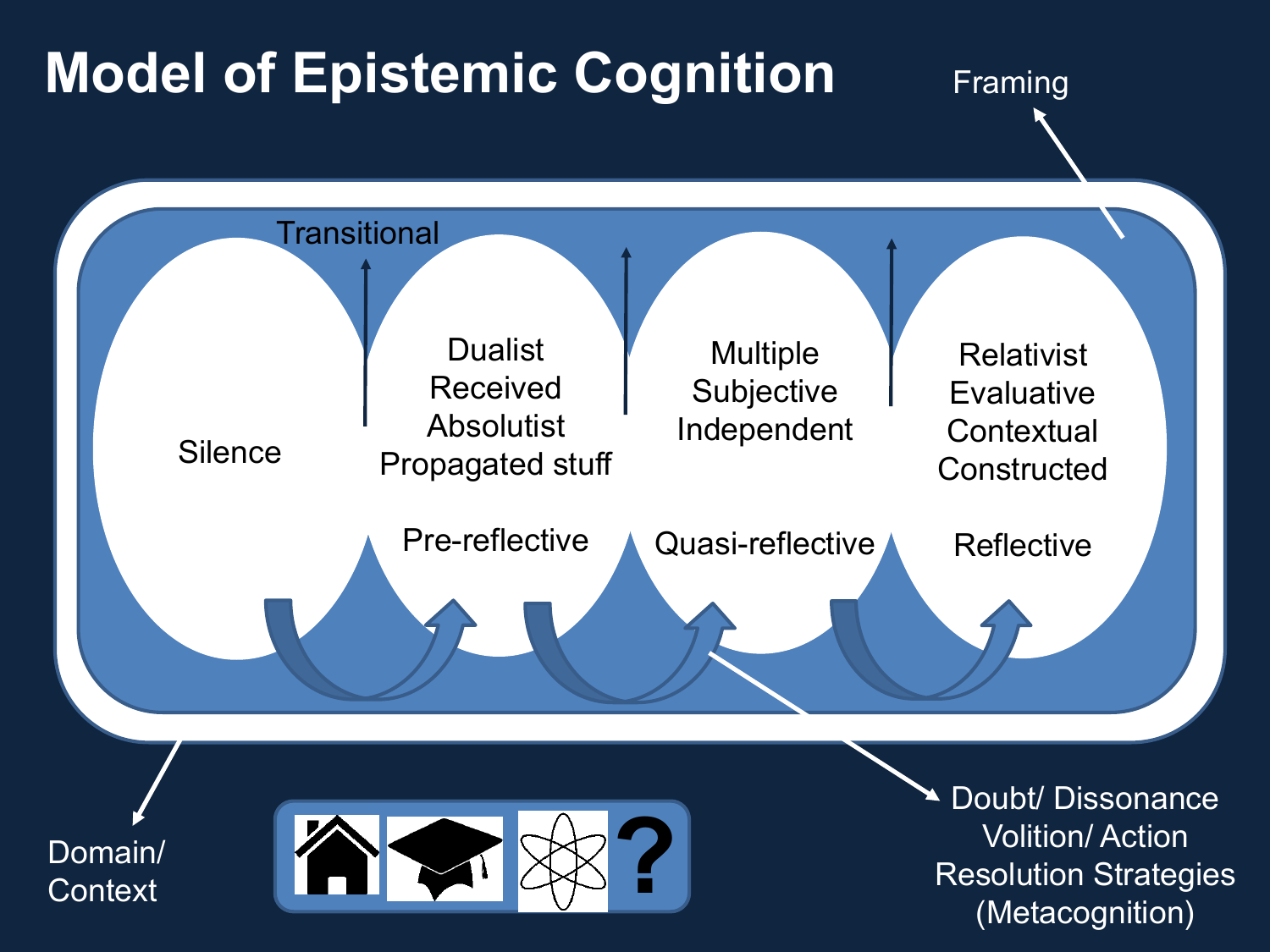## Dualist epistemology

"it gives you more knowledge" "you get more knowledge" "Gaining knowledge" (Various)

"It's kind of like advanced preparation which is it's like broaden our knowledge we know exactly what we need to do and what we need, like, what we are talking about" - Law

"What if you do it completely wrong? You've taken it completely the wrong way." - Education

"How learning works? Well, I read it, I accept it, I learn it. I don't get it (the question)." - Health

"So there is a clear cut model of what is effective and what people walk away with no questions. At the end of a lecture if you don't have anyone ask a question, then you've done your job." - Arts

> "[Learning is} for me, that's understanding new information" - Health

> > Palmer, Lomer & Bashliyska, 2017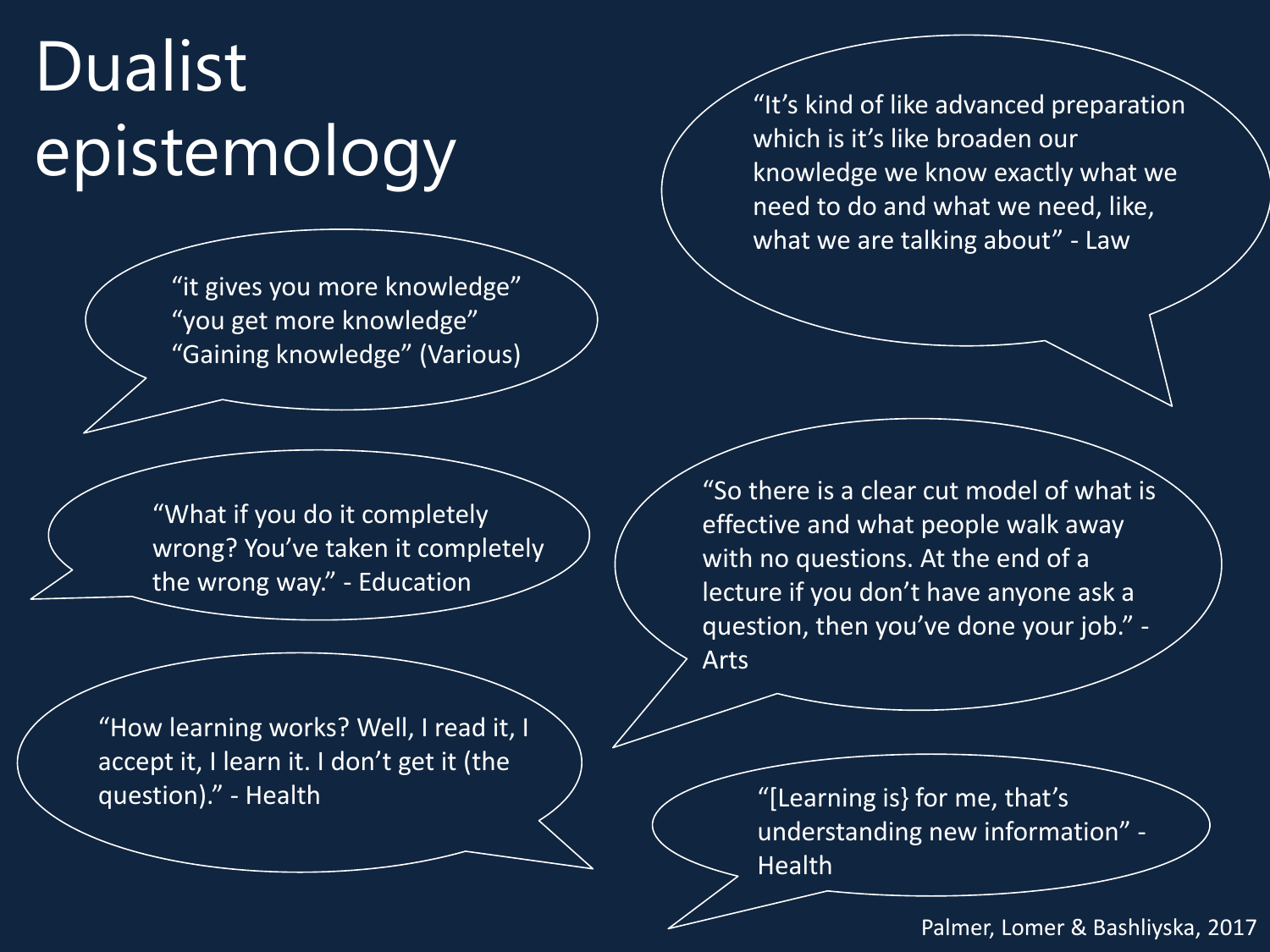## Dualist epistemology

"[lectures are more informative} because in class, obviously, people want to discuss and ask questions" -Arts

"The fact that we pay a lot of money to then not actually have support from lecturers…and access to professionals" - Education

"No, we're not doing it….because it is online and not, like, a lecturer telling us to our face 'You have to do this'" - Arts

"His lecture slides are always packed with information" - Business

"if we don't understand something, we shouldn't be told just to give it a go" - Arts

"Especially in the midwifery degree, like health care, anything like that that you actually have to put all of those things into practice and it is practically life or death, I do think that when you don't have somebody there to straight away facilitate what you've just learned [it's a problem]" - Health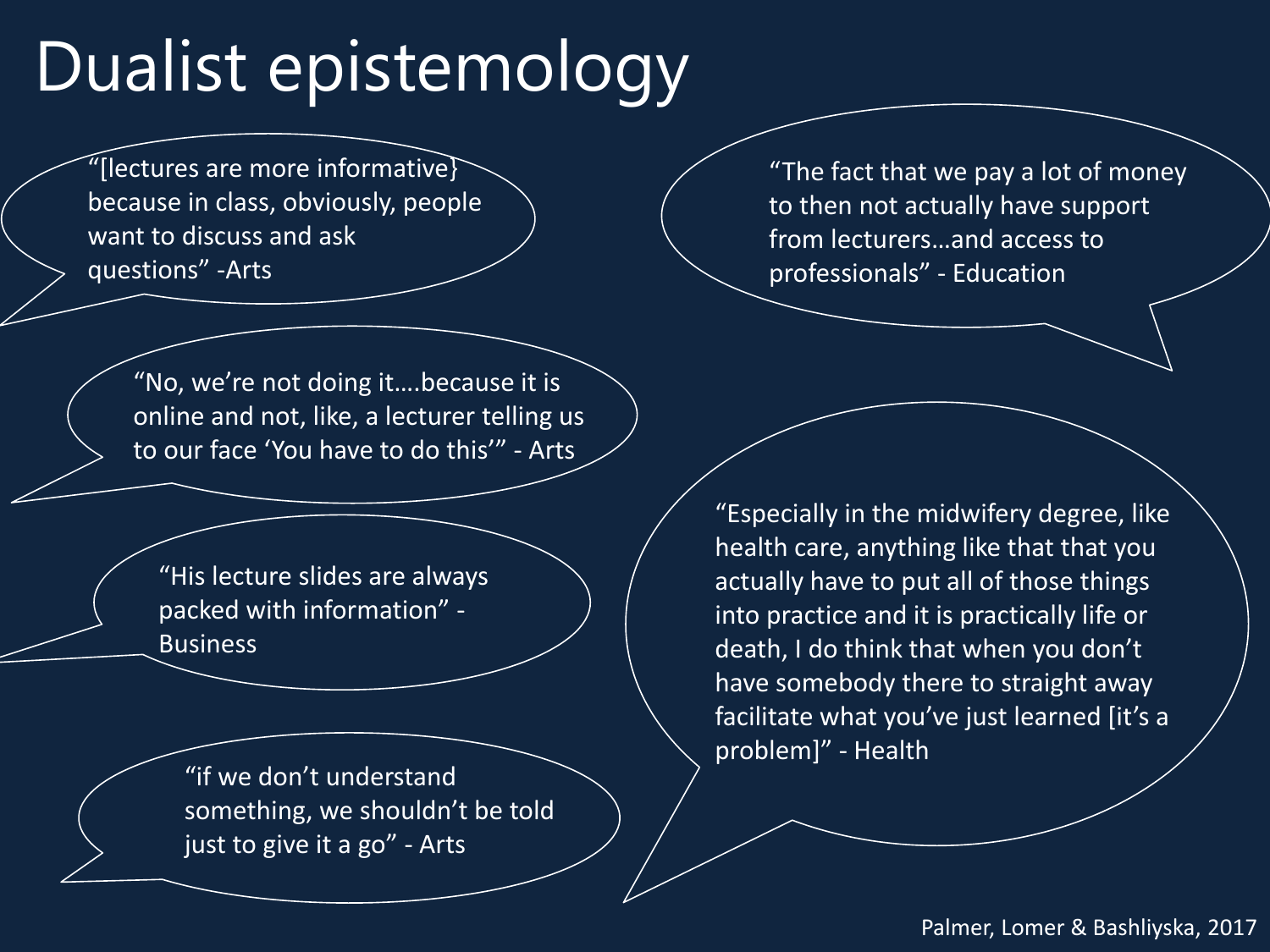## **Transitional**

"I like to have someone discuss with me before I can consolidate my knowledge." – Education

"Learning is trying to find the right mindset and then saving the information of getting that mindset later to access it at any point…it's being able to have an understanding of it instead of just being told and hoping for the best" - Arts

"I think about the online section is more about the basic informational knowledge, you can learn from it and if you have a question you can ask the teacher in the seminar." - Law

"I think a lot of people only think they are going to get things out of what they're told, like what the lecturer tells them…They don't really see the benefit of, not putting effort in, they don't really, they kind of blame it on, you know, the lecturers aren't very good." - Business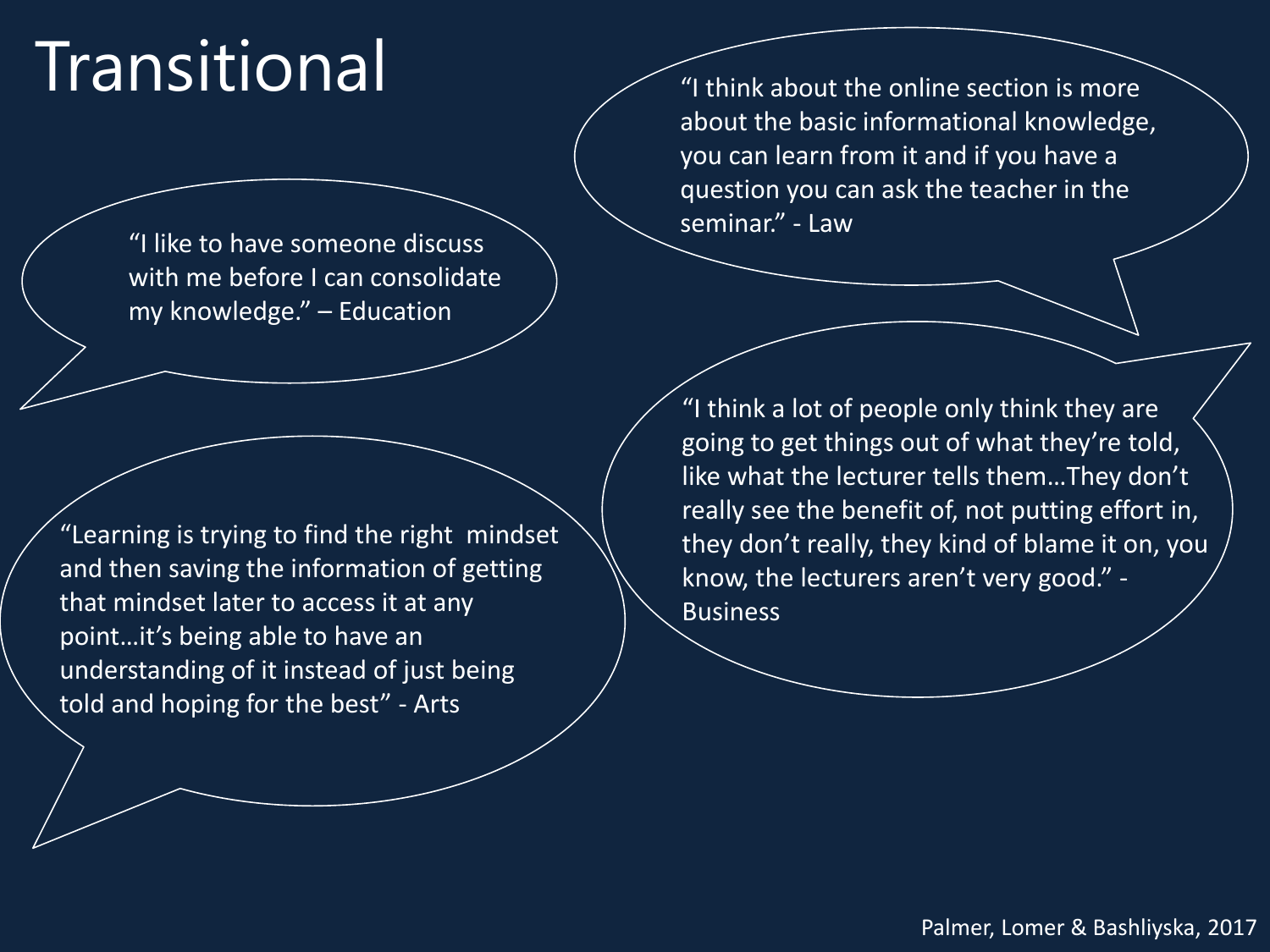## Multiplist

"It is better when you are in a group. You've got more opinions to go into it." - Education

"Just learn it in class with everyone else. That way you get different views and opinions. Like, you have to wait until you get into class and they say, 'What did you think?" - Education

"if it's the group work like where you are sharing ideas, you get to see whether you are on the same page as everybody else and you get that feedback from other students…Rather than the lectures" - Health

"Yes and everyone's got different ways of understanding things and different opinions and – so it's good to discuss it with each other" - Law

"You are able to just discuss different ideas with other students' as well." - Law

"They might learn different things which they can bring. So they can learn something from me and I can learn something from them." - Business

#### Palmer, Lomer & Bashliyska, 2017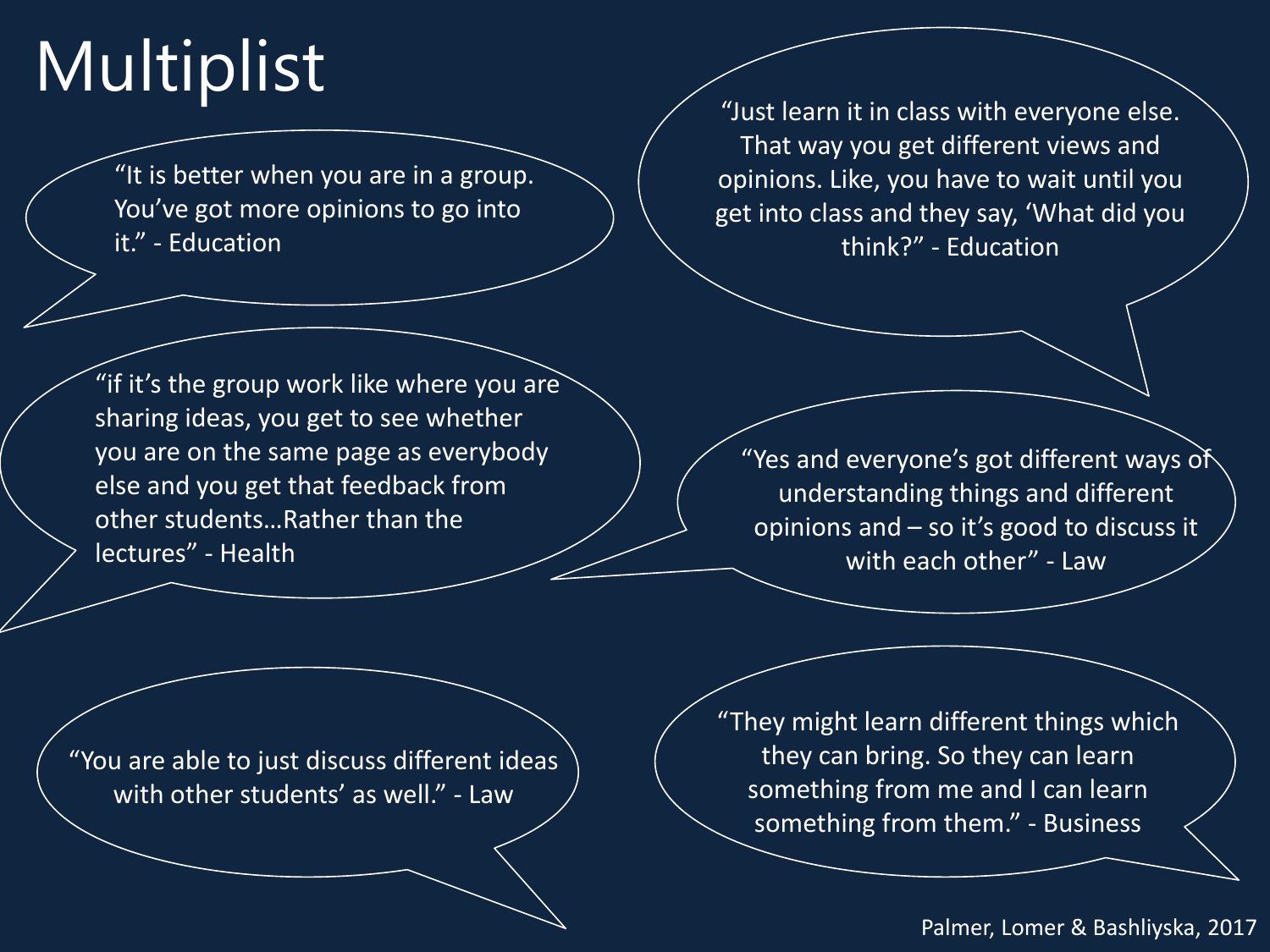## Relativist / evaluative /  $\mathsf{reflective}$

Health "[of an online discussion board] You are just putting your opinion and you leave. You don't go back and reflect on what everyone else put" - Health

"someone else thinks of something that you haven't thought of and then you are like, 'Oh actually building on that, you could possibly or potentially do that" Business

the same thing at the same time and we can consolidate between each other" -

"Stuff delivered online…there's no critical thinking. …There has to be some sort of thing that's going to make people think." – Health

"With online, it does encourage you, it forces you almost to go and do the research for yourself and go and look in the books, in the articles." – Health

Palmer, Lomer & Bashliyska, 2017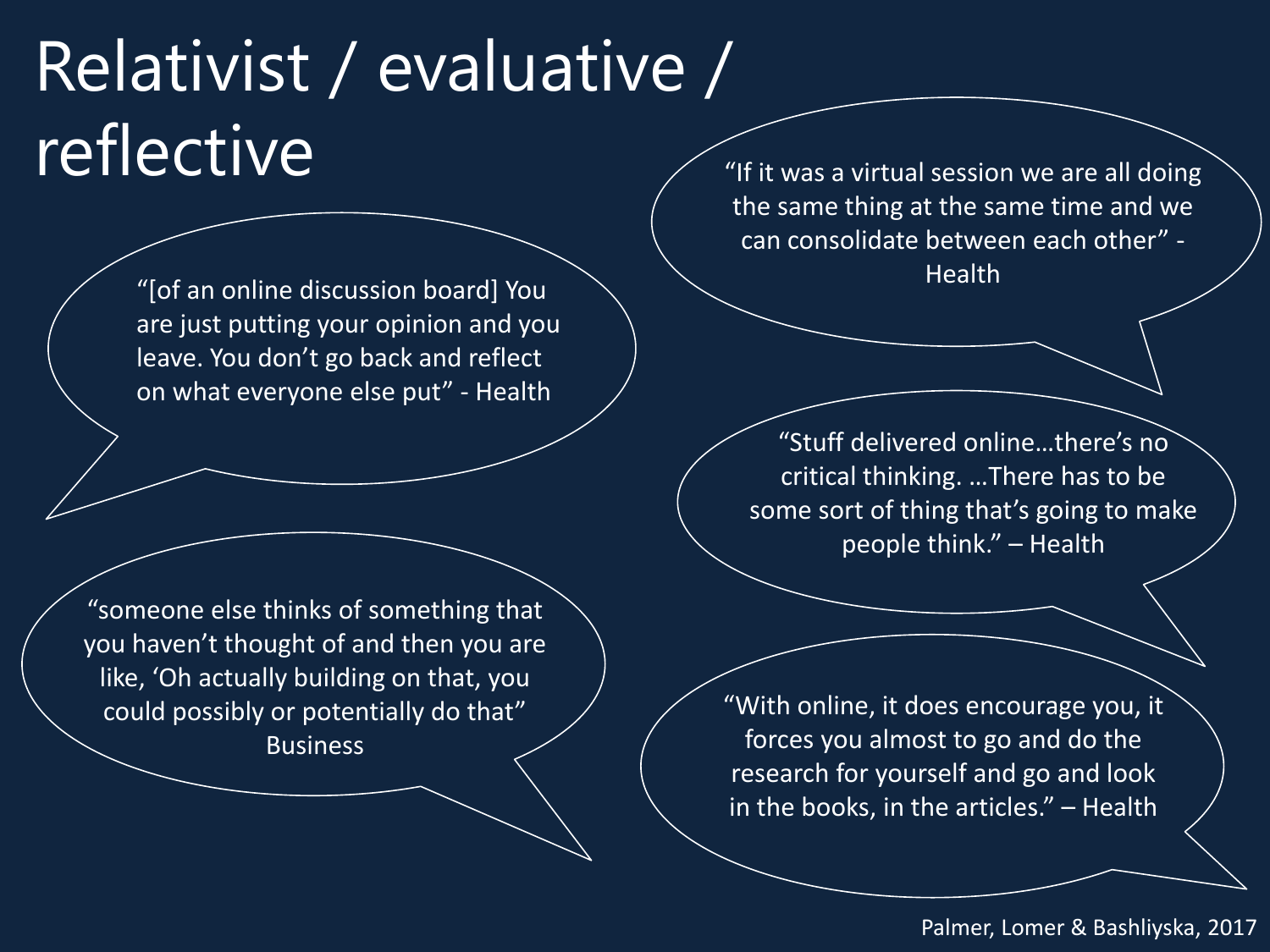## Silence / alienation

"it 100% disengages me because I'm just like, what's the point of me being here and learning from these lectures when I can't even keep up" -Education

"Hardly anyone talks…we will be asked a question and then it's just silent" - Education

"Powerpoints like that just make me feel devalued as a student" - Health

"It's like 'No'. Sat down to do it; couldn't do it; not going to carry on." - Education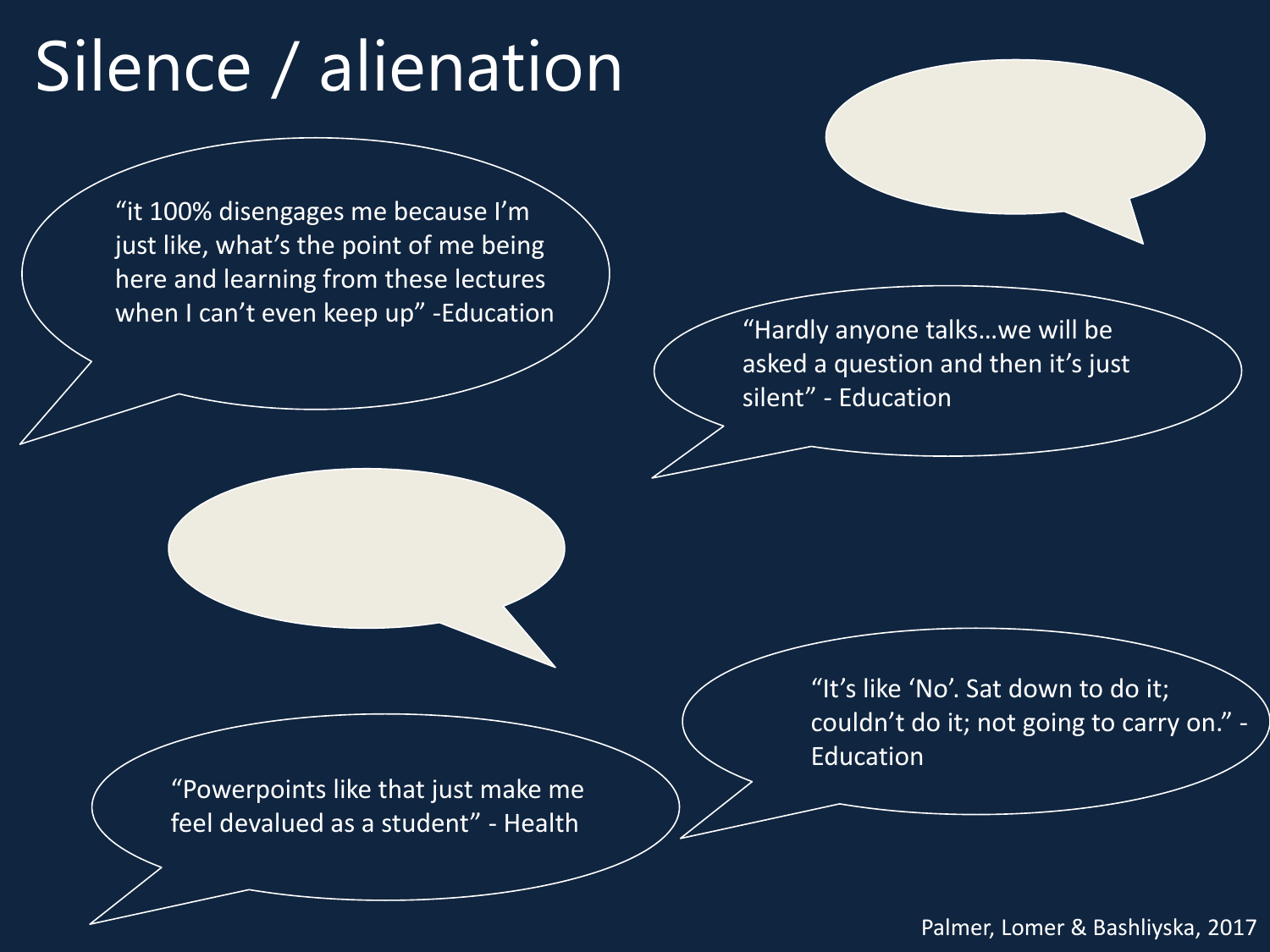#### Discussion

#### Observations:

- Non-productive 'stances' dominate.
- Little year variation/ discipline specificity

#### Problems with ABL:

- Inconsistent (Teacher Epistemology)
- Poor implementation
- Lack of transparency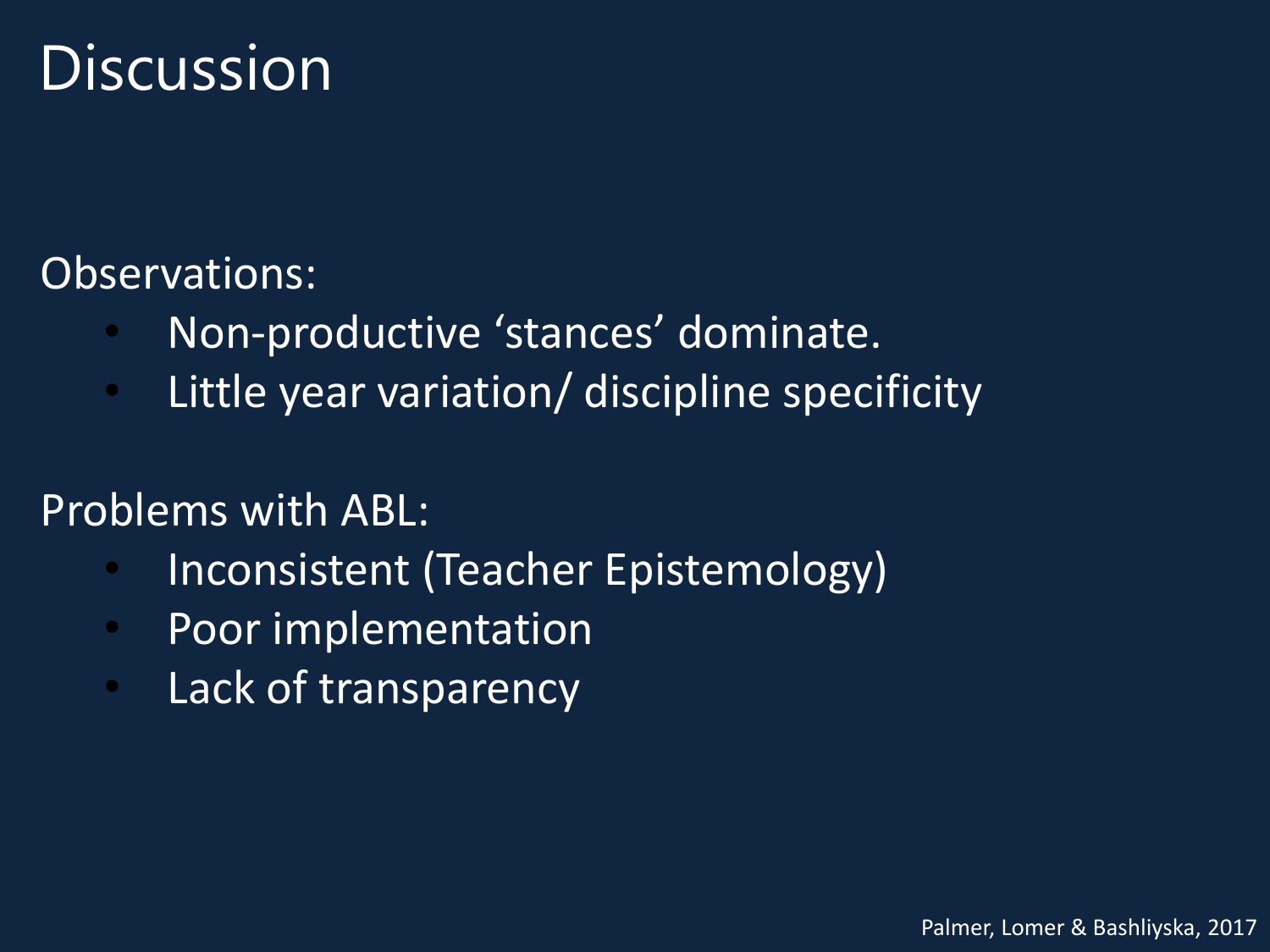#### Pedagogic implications

- Transparent pedagogy: explaining what we are doing and why
- Explicitly targeting and scaffolding epistemic change through learning design
	- E.g. Incorporate reflective tasks
	- Discuss epistemology and positions of authority explicitly with students
- Designing learning and teaching activities which are epistemologically coherent across all modes (online and face-to-face)